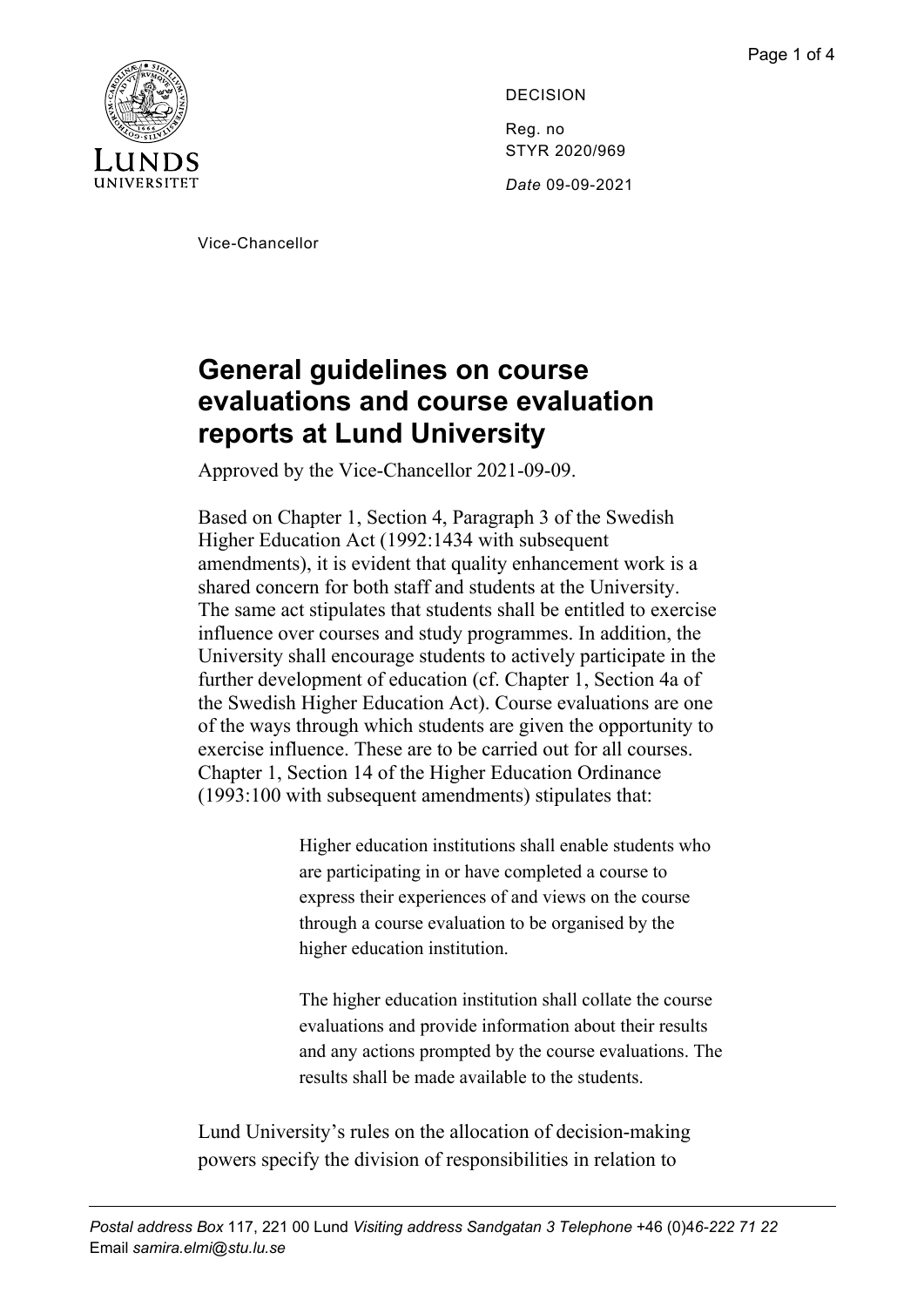quality and development work. According to this, the faculty boards are responsible for carrying out quality and development work. This responsibility includes carrying out course evaluations and course evaluation reports as well as the followup of any sub-delegated quality enhancement work. The faculties are to have procedures in place for quality enhancement work and the division of responsibilities. The right to sub-delegate applies according to the allocation of decision-making powers within Lund University.

The present document provides general guidelines on how Chapter 1, Section 14 of the Higher Education Ordinance is to be applied at Lund University. The general guidelines on course evaluations and course evaluation reports are also based on ESG[1](#page-1-0) standard 1.9, related guidelines and the *Policy for quality assurance and quality enhancement of education at Lund University* (Reg no. STYR 2016/179). The guidelines apply to courses on first, second and third-cycle studies and includes work placements or the equivalent. However, it does not include contract education. The guidelines use the terms "students" and "course participants", which includes both first and second cycle and doctoral students.

In conjunction with the present decision entering into force on 16 January 2022, the following decision shall be repealed: *Regulations on course evaluations and course evaluation reports at Lund University* (PE 2010/341)

## General guidelines

## **I. Course evaluations**

A. The integrity of employees and students is to be considered in all work on course evaluations.

<span id="page-1-0"></span><sup>1</sup> Standards and Guidelines for Quality Assurance in the European Higher Education Area (ESG)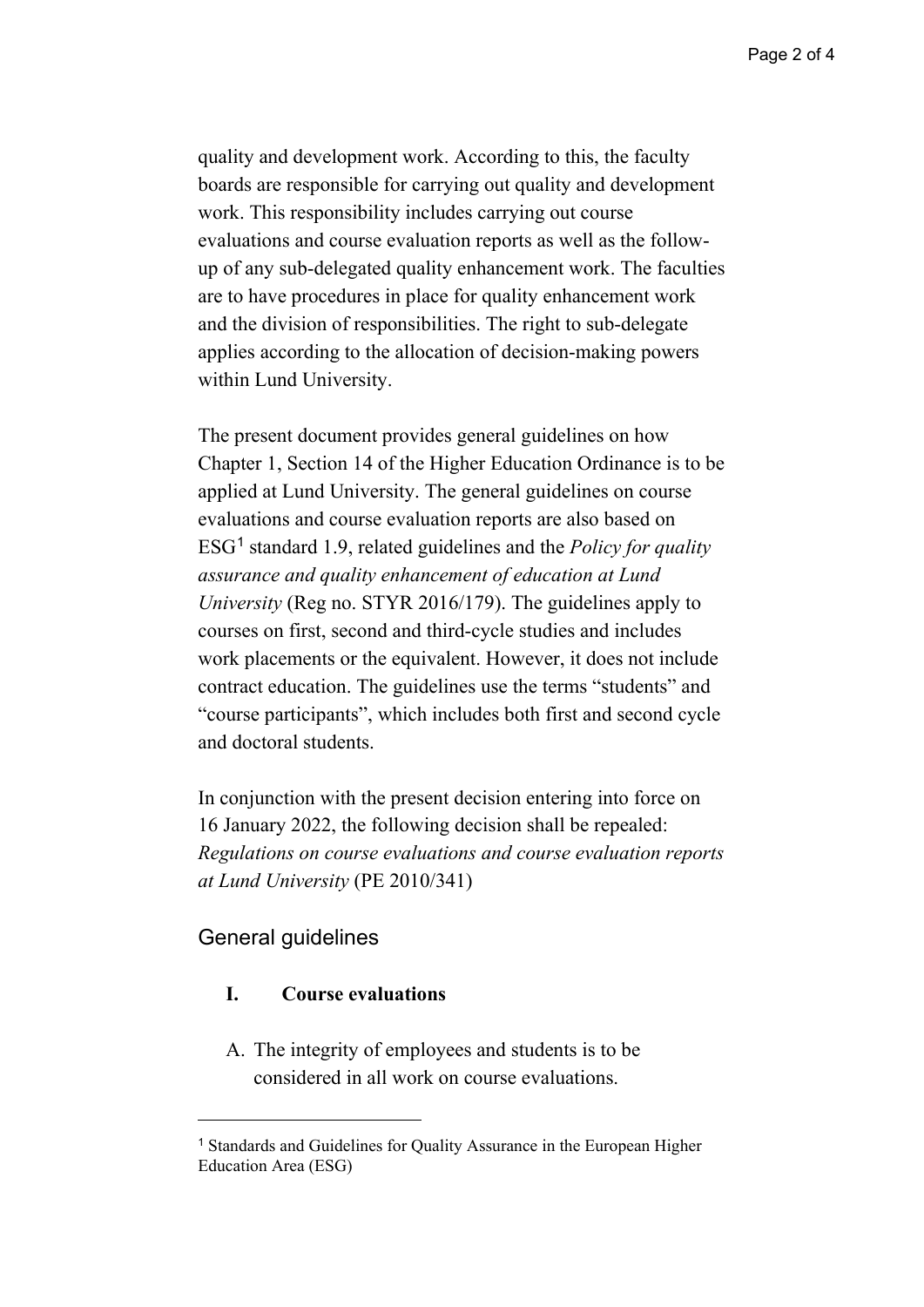- B. Students have the right to participate anonymously in course evaluations in relation to lecturers/examiners. In individual cases, exemptions to the anonymity requirement may be granted when this cannot be guaranteed for small course groups.
- C. Course participants should be given the opportunity to complete course evaluations during timetabled hours.
- D. The relevant students' union is to be given the opportunity to participate in the faculty and department's joint work on the development of course evaluations, choice of method, decisions regarding the timing of course evaluations and the follow-up of results. The freetext responses are to be communicated to the union once reviewed and processed from a privacy perspective.

## **II. Course evaluation reports**

- A. The integrity of employees and students is to be considered when carrying out course evaluation reports and when communicating the results.
- B. The course evaluations are collated and commented on in a course evaluation report.

Comments in the course evaluation report are based on reflections on course evaluation results, teaching processes, fulfilment of learning outcomes, prerequisites for the course and any proposed measures, etc. Discussions with the relevant students' union and employees concerned are to be taken into account in the course evaluation report.

C. Results from the course evaluation report including any decisions regarding measures to be taken are to be